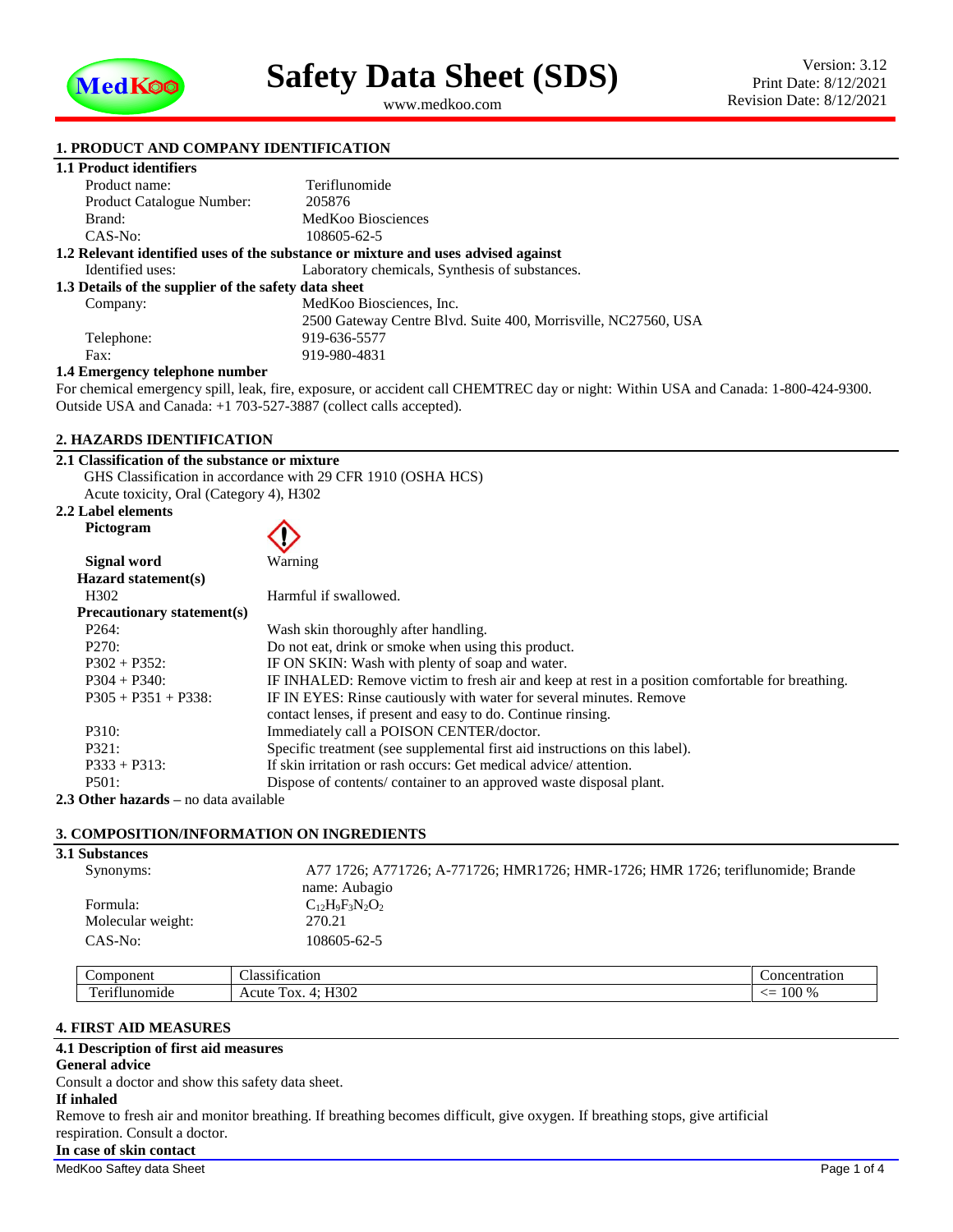Immediately wash skin with copious amounts of soap and water for at least 15 minutes. Remove contaminated clothing and shoes and wash before reuse. Consult a doctor.

# **In case of eye contact**

Flush with copious amounts of water for at least 15 minutes. Consult a doctor.

#### **If swallowed**

Rinse mouth with water. Do not induce vomiting unless directed to do so by medical personnel. Never give anything by mouth to an unconscious person. Consult a doctor.

**4.2 Most important symptoms and effects, both acute and delayed**

#### To the best of our knowledge, the chemical, physical and toxicological properties have not been thoroughly investigated.

#### **4.3 Indication of immediate medical attention and special treatment needed**

Show this safety data sheet to the doctor in attendance. Immediate medical attention is required.

#### **5. FIRE-FIGHTING MEASURES**

#### **5.1 Extinguishing media**

## **Suitable extinguishing media**

Use water spray, alcohol-resistant foam, dry chemical or carbon dioxide.

#### **5.2 Special hazards arising from the substance or mixture**

In combustion, may emit toxic fumes.

#### **5.3 Precautions for fire-fighters**

Wear suitable protective clothing to prevent contact with skin and eyes and self-contained breathing apparatus.

# **6. ACCIDENTIAL RELEASE MEASURES**

# **6.1 Personal precautions, protective equipment and emergency procedures**

Do not take action without suitable protective clothing - see section 8 of SDS. Evacuate personnel to safe areas. Ensure adequate ventilation. Avoid breathing vapors, mist, dust or gas.

# **6.2 Environmental precautions**

Do not let product enter drains.

# **6.3 Methods and materials for containment and cleaning up**

Cover spillage with suitable absorbent material. Sweep up material and place in an appropriate container. Hold all material for appropriate disposal as described under section 13 of SDS.

# **6.4 Reference to other sections**

For required PPE see section 8. For disposal see section 13.

## **7. HANDLING AND STORAGE**

# **7.1 Precautions for safe handling**

Use in a chemical fume hood, with air supplied by an independent system. Avoid inhalation, contact with eyes, skin and clothing. Avoid the formation of dust and aerosols. Use in a well-ventilated area. Keep away from sources of ignition. Avoid prolonged or repeated exposure.

# **7.2 Conditions for safe storage, including any incompatibilities.**

Store in cool, well-ventilated area. Keep away from direct sunlight. Keep container tightly sealed until ready for use. Recommended storage temperature: Store at -20°C

#### **7.3 Specific end uses**

Use in a laboratory fume hood where possible. Refer to employer's COSHH risk assessment.

# **8. EXPOSURE CONTROLS/PERSONAL PROTECTION**

#### **8.1 Control parameters**

#### **Components with workplace control parameters**

Contains no substances with occupational exposure limit values.

#### **8.2 Exposure controls**

#### **Appropriate engineering controls**

Use in a fume hood where applicable. Ensure all engineering measures described under section 7 of SDS are in place. Ensure laboratory is equipped with a safety shower and eye wash station.

#### **Personal protective equipment**

#### **Eye/face protection**

Use appropriate safety glasses.

#### **Skin protection**

Use appropriate chemical resistant gloves (minimum requirement use standard BS EN 374:2003). Gloves should be inspected before use. Wash and dry hands thoroughly after handling.

# **Body protection**

Wear appropriate protective clothing.

## **Respiratory protection**

If risk assessment indicates necessary, use a suitable respirator.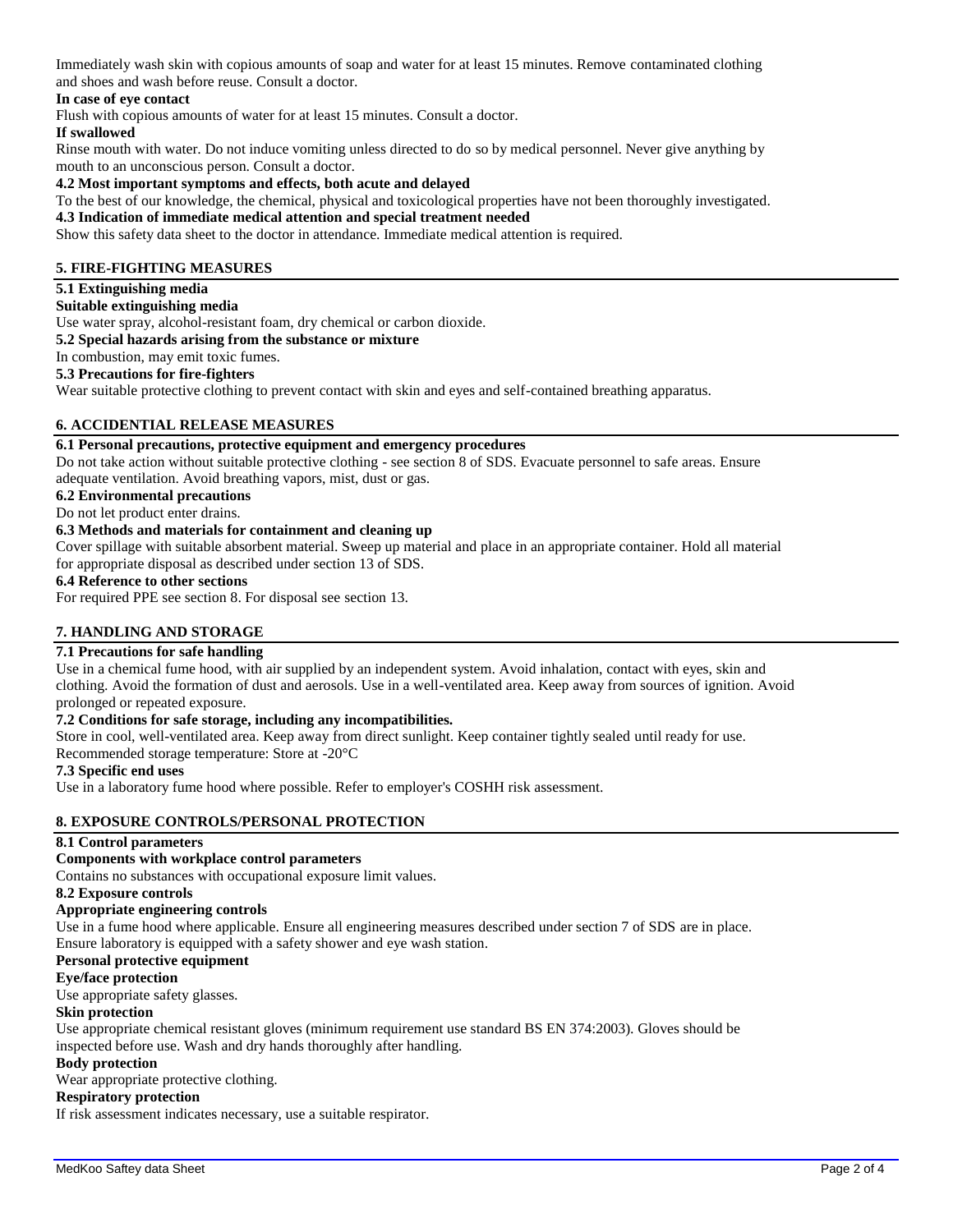# **9. PHYSICAL AND CHEMICAL PROPERTIES**

# **9.1 Information on basic physical and chemical properties**

| Appearance                              | White to off white solid | Vapor pressure            | No data available |
|-----------------------------------------|--------------------------|---------------------------|-------------------|
| Odor                                    | No data available        | Vapor density             | No data available |
| Odor threshold                          | No data available        | Relative density          | No data available |
| pH                                      | No data available        | Solubility(ies)           | No data available |
| Melting / freezing point                | No data available        | Partition coefficient     | No data available |
| Boiling point / range                   | No data available        | Auto-ignition temperature | No data available |
| Flash point                             | No data available        | Decomposition             | No data available |
|                                         |                          | temperature               |                   |
| Evaporation rate                        | No data available        | <b>Viscosity</b>          | No data available |
| Flammability (solid, gas)               | No data available        | Explosive properties      | No data available |
| Upper / lower flammability or explosive | No data available        | Oxidising properties      | No data available |
| limits                                  |                          |                           |                   |
|                                         |                          |                           |                   |
| 9.2 Other safety information            |                          |                           |                   |

No data available

#### **10. STABILITY AND REACTIVITY**

# **10.1 Reactivity**

Stable under recommended transport or storage conditions.

# **10.2 Chemical stability**

Stable under recommended storage conditions.

# **10.3 Possibility of hazardous reactions**

Hazardous reactions will not occur under normal transport or storage conditions. Decomposition may occur on exposure to conditions or materials listed below.

**10.4 Conditions to avoid**

Heat, moisture.

# **10.5 Incompatible materials**

Strong acids/alkalis, strong oxidising/reducing agents.

# **10.6 Hazardous decomposition products**

In combustion may emit toxic fumes. No known decomposition information.

# **11. TOXICOLOGICAL INFORMATION**

| 11.1 Information on toxicological effects                                                   |
|---------------------------------------------------------------------------------------------|
| <b>Acute Toxicity</b>                                                                       |
| No data available                                                                           |
| <b>Skin corrosion/irritation</b>                                                            |
| Classification criteria are not met based on available data                                 |
| Serious eye damage/irritation                                                               |
| Classification criteria are not met based on available data                                 |
| Respiratory or skin sensitization                                                           |
| Classification criteria are not met based on available data                                 |
| <b>Germ cell mutagenicity</b>                                                               |
| Classification criteria are not met based on available data                                 |
| Carcinogenicity                                                                             |
| Classification criteria are not met based on available data                                 |
| <b>Reproductive toxicity</b>                                                                |
| Classification criteria are not met based on available data                                 |
| Specific target organ toxicity - single exposure                                            |
| Classification criteria are not met based on available data                                 |
| Specific target organ toxicity - repeated exposure                                          |
| Classification criteria are not met based on available data                                 |
| <b>Aspiration hazard</b>                                                                    |
| Classification criteria are not met based on available data                                 |
| <b>Symptoms / Routes of exposure</b>                                                        |
| Inhalation: There may be irritation of the throat with a feeling of tightness in the chest. |
| Ingestion: There may be irritation of the throat.                                           |
| Skin: There may be mild irritation at the site of contact.                                  |
| Eyes: There may be irritation and redness.                                                  |
| Delayed / Immediate Effects: No known symptoms.                                             |
| <b>Additional Information</b>                                                               |
| RTECS No: Not available                                                                     |
| Exposure may cause irritaiton of eyes, mucous membranes, upper respiratory tract and skin.  |